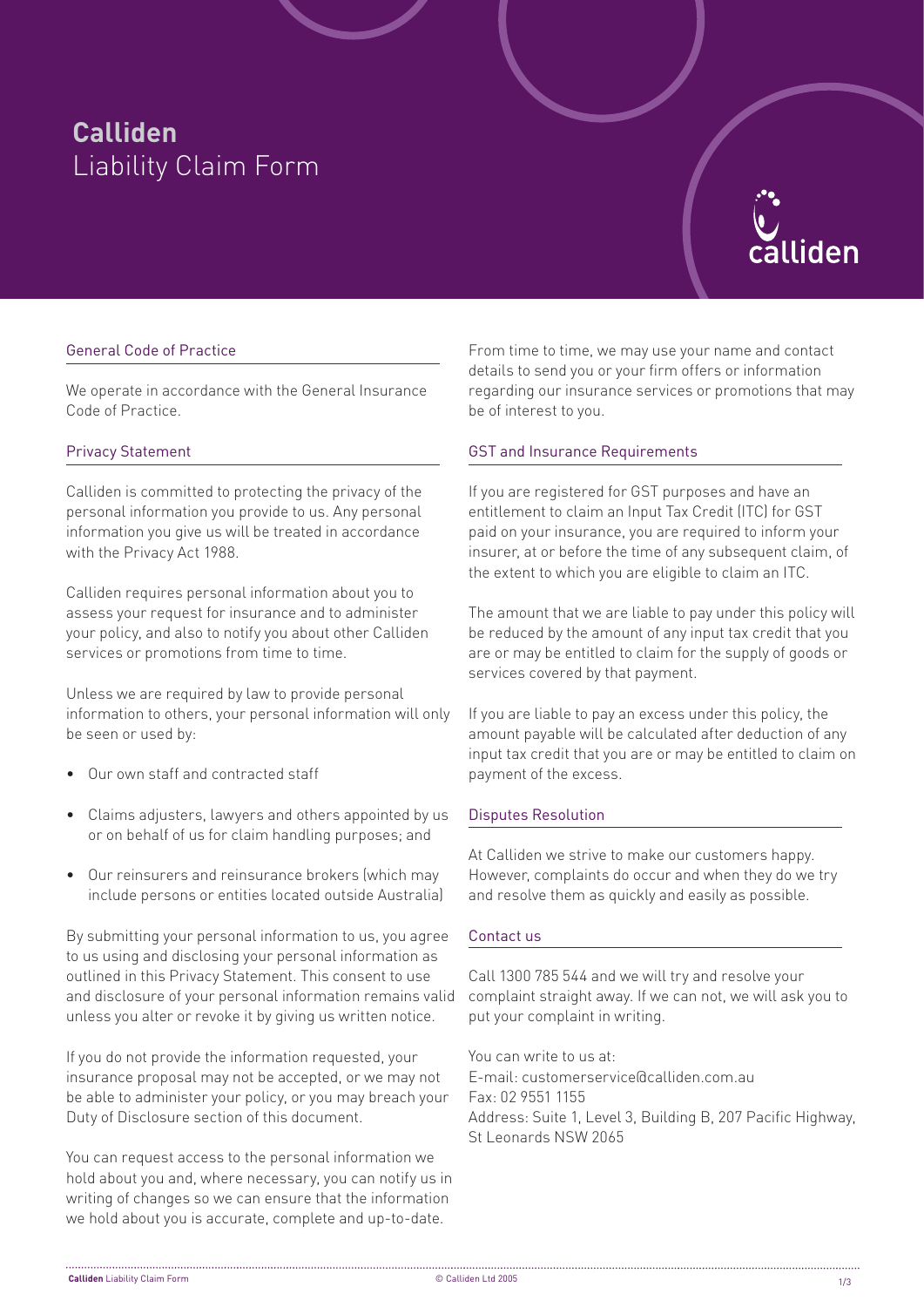

| <b>Section 1</b>                                                                                      | <b>Policy Information</b>                                                                                                                                                                                                      |                                    |  |
|-------------------------------------------------------------------------------------------------------|--------------------------------------------------------------------------------------------------------------------------------------------------------------------------------------------------------------------------------|------------------------------------|--|
|                                                                                                       | Name and the state of the state of the state of the state of the state of the state of the state of the state of the state of the state of the state of the state of the state of the state of the state of the state of the s |                                    |  |
|                                                                                                       | Business or Trading Name (2008) 2009 2010 2021 2022 2023 2024 2022 2023 2024 2022 2023 2024 2022 2023 2024 20                                                                                                                  |                                    |  |
|                                                                                                       |                                                                                                                                                                                                                                |                                    |  |
|                                                                                                       | Address details experience and the second contract of the second contract of the second contract of the second                                                                                                                 |                                    |  |
|                                                                                                       |                                                                                                                                                                                                                                |                                    |  |
|                                                                                                       |                                                                                                                                                                                                                                |                                    |  |
|                                                                                                       |                                                                                                                                                                                                                                |                                    |  |
|                                                                                                       |                                                                                                                                                                                                                                |                                    |  |
| Are you registered for GST?                                                                           |                                                                                                                                                                                                                                | $Yes \tNo$                         |  |
|                                                                                                       |                                                                                                                                                                                                                                |                                    |  |
| Have you claimed or do you intend to claim an input tax credit on the GST applicable to this policy?  | $Yes \Box No \Box$                                                                                                                                                                                                             |                                    |  |
| Is this amount claimed or intended to be claimed less than 100% of the GST applicable to the premium? | $Yes \Box No \Box$                                                                                                                                                                                                             |                                    |  |
|                                                                                                       | Specify the percentage amount claimed or intended to be claimed                                                                                                                                                                | $\sim$ $\sim$ $\sim$ $\sim$ $\sim$ |  |
| <b>Section 2</b>                                                                                      | <b>Claim/Incident Details</b>                                                                                                                                                                                                  |                                    |  |
| Date and time of claim/incident                                                                       | Date $\frac{1}{\sqrt{2}}$ / $\frac{1}{\sqrt{2}}$ Time $\frac{1}{\sqrt{2}}$ am/pm                                                                                                                                               |                                    |  |
|                                                                                                       |                                                                                                                                                                                                                                |                                    |  |
|                                                                                                       |                                                                                                                                                                                                                                |                                    |  |
|                                                                                                       |                                                                                                                                                                                                                                |                                    |  |
|                                                                                                       | Have you admitted responsibility/liability for the claim/incident?                                                                                                                                                             | No I<br>Yes                        |  |
|                                                                                                       | Does the claim involve a product that you manufactured or supplied to another person?                                                                                                                                          | Yes <br>No                         |  |
|                                                                                                       | Were emergency services such as an ambulance, police or fire brigade contacted?                                                                                                                                                | $Yes \Box No \Box$                 |  |
|                                                                                                       | Did the accident or injury arise out of the use of a vehicle?                                                                                                                                                                  | No <sub>1</sub><br>Yes             |  |
| Was the motor vehicle registered or required to be registered?                                        |                                                                                                                                                                                                                                | No<br>Yes                          |  |
| If unregistered, was the vehicle insured under a motor vehicle or other insurance policy?             | No<br>Yes                                                                                                                                                                                                                      |                                    |  |
|                                                                                                       | Do you believe that another party or person is responsible?                                                                                                                                                                    | $Yes$  <br>No                      |  |